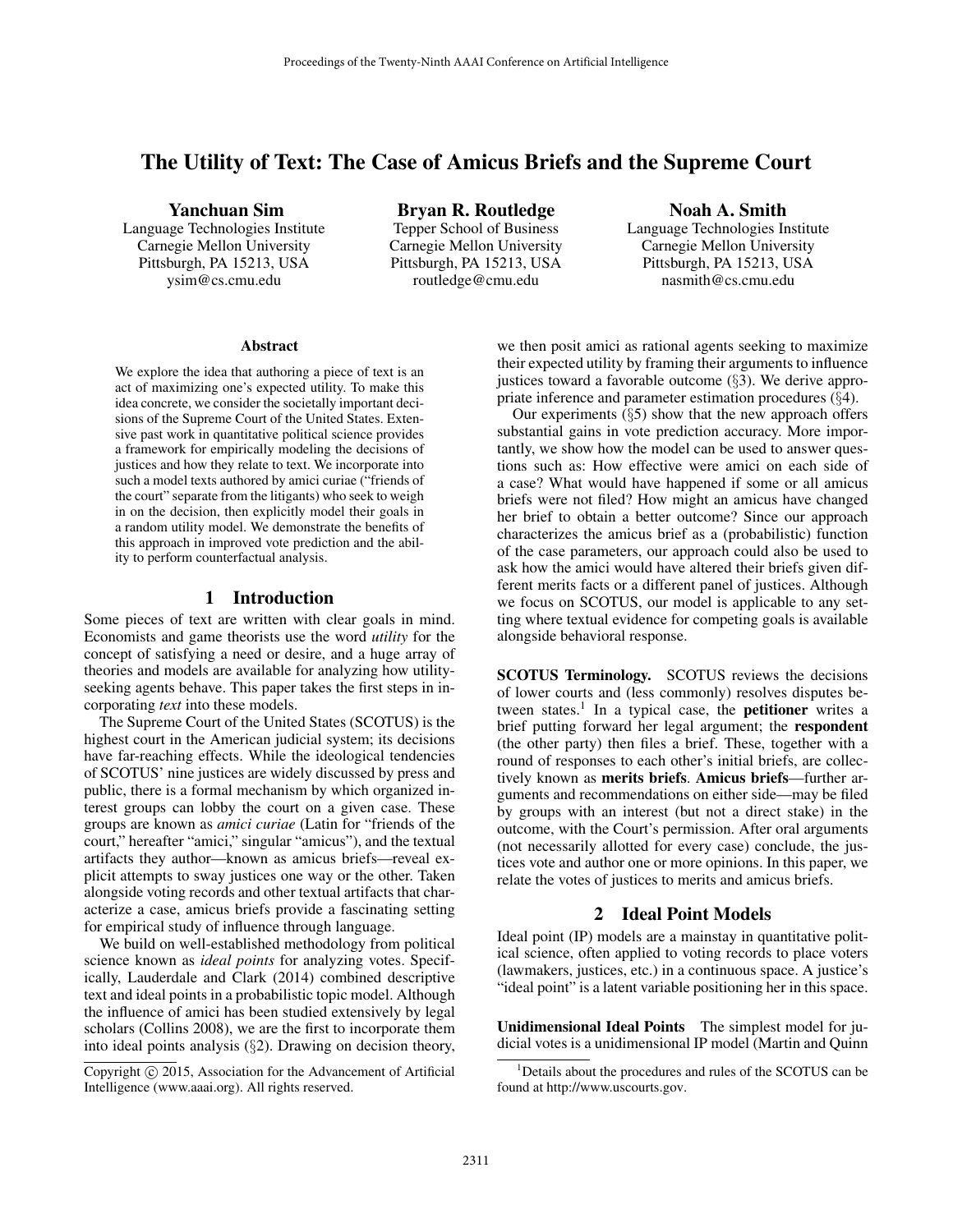2002), which posits an IP  $\psi_j \in \mathbb{R}$  for each justice  $j^2$ . Often the  $\psi_i$  values are interpreted as positions along a liberal-conservative ideological spectrum. Each case  $i$  is represented by *popularity*  $(a_i)$  and *polarity*  $(b_i)$  parameters.<sup>3</sup> A probabilistic view of the unidimensional IP model is that justice  $j$  votes in favor of case  $i$ 's petitioner with probability

$$
p(v_{i,j} = \text{petitioner} \mid \psi_j, a_i, b_i) = \sigma(a_i + \psi_j b_i)
$$

where  $\sigma(x) = \frac{\exp(x)}{1+\exp(x)}$  is the logistic function. When the popularity parameter  $a_i$  is high enough, every justice is more likely to favor the petitioner. The polarity  $b_i$  captures the importance of the justice's ideology  $\psi_i$ : more polarizing cases (i.e.,  $|b_i| \gg 0$ ) push justice j more strongly to the side of the petitioner (if  $b_i$  has the same sign as  $\psi_j$ ) or the respondent (otherwise). While they recover dimensions that maximize statistical fit, IP models conflate many substantive dimensions of opinion and policy, making it difficult to interpret additional dimensions.<sup>4</sup> Indeed, such embeddings are ignorant of the issues at stake, or any content of the case, and they cannot generalize to new cases.

Issues and Ideal Points Lauderdale and Clark (2014) incorporate text as evidence and infer dimensions of IP that are grounded in "topical" space. They build on latent Dirichlet allocation (LDA; see Blei, Ng, and Jordan 2003), a popular model of latent topics or themes in text corpora. In their model, each case i is embedded as  $\theta_i$  in a D-dimensional simplex; the dth dimension  $\theta_{i,d}$  corresponds to the proportion of case  $i$  that is about issue (or, in LDA terminology, topic) d. The probability of justice  $j$ 's vote is given by

$$
p(v_{i,j} = \text{petitioner} \mid \boldsymbol{\psi}_j, \boldsymbol{\theta}_i, a_i, b_i) = \sigma\left(a_i + \boldsymbol{\psi}_j^\top(b_i \boldsymbol{\theta}_i)\right)
$$

where  $\psi_{j,d}$  is an *issue-specific* position for justice j. Therefore, the relative degree that each dimension predicts the vote outcome is determined by the text's mixture proportions, resulting in the issue-specific IP  $\psi_j^{\top} \theta_i$ . In their work, they inferred the mixture proportions from justices' opinions, although one can similarly use merits briefs, appeals court opinions, or any other texts that serve as evidence for inferring the issues of a case.

Lauderdale and Clark (2014) found that incorporating textual data in this manner<sup>5</sup> addresses the labeling problem for multidimensional models, and is especially useful for small voting bodies (e.g., SCOTUS), where estimating multidimensional models is difficult due to few observations and variation of preferences across issues.

Amici and Ideal Points The merits briefs describe the issues and facts of the case. It is our hypothesis that amicus briefs serve to "frame" the facts and, potentially, influence the case outcome. Collins (2008) argued that these organized interest groups play a significant role in shaping justices' choices. Public interest groups, such as the ACLU and Citizens United, frequently advocate their positions on any case that impinges on their goals. These briefs can provide valuable assistance to the Court in its deliberation; for example, they can present an argument not found in the merits.<sup>6</sup>

When filing amicus briefs, amici are required to identify the side they are supporting (or if neither). However, it is not trivial to automatically tell which side the amici are on as these intentions are not expressed consistently. We solve this by training a classifier on hand-labeled data (§4).

We propose that amici represent an attempt to shift the position of the case by emphasizing some issues more strongly or framing the case distinctly from the perspectives given in the merits briefs. The effective position of a case, previously  $b_i\bm{\theta}_i$ , is in our model  $b_i\bm{\theta}_i+c_i^{\rm p}\bm{\Delta}_i^{\rm p}+c_i^{\rm r}\bm{\Delta}_i^{\rm r}$ , where  $c_i^{\rm p}$  and  $c_i^{\rm r}$  are the *amicus polarities* for briefs on the side of the petitioner and respondent.  $\Delta_i^p$  and  $\Delta_i^r$  are the mean issue proportions of the amicus briefs on the side of the petitioner and respondent, respectively. Our amici-augmented IP model is:

$$
p(v_{i,j} = \text{petitioner} \mid \psi_j, \theta_i, \Delta_i, a_i, b_i, c_i)
$$
  
=  $\sigma (a_i + \psi_j^\top (b_i \theta_i + c_i^p \Delta_i^p + c_i^r \Delta_i^r))$  (1)

In this model, the vote-specific IP is influenced by two forms of text: legal arguments put forth by the parties involved (merits briefs, embedded in  $\theta_i$ ), and by the amici curiae (amicus briefs, embedded in  $\Delta_i^{\{p,r\}}$ ), both of which are rescaled independently by the case discrimination parameters to generate the vote probability. When either  $|c_i^{\text{p}}|$  or  $|c_i^{\text{r}}|$  is large (relative to  $a_i$  and  $b_i$ ), the vote is determined by the contents of the amicus briefs. Hereafter, we let  $\kappa_i = \langle a_i, b_i, c_i^p, c_i^r \rangle$ .

By letting  $\Delta_i^s$  be the average mixture proportions inferred from text of briefs supporting side s, we implicitly assume that briefs supporting the same side share a single parameter, and individual briefs on one side influence the vote-specific IP equally. While Lynch (2004) and others have argued that some amici are more effective (i.e., influence on justices' votes varies across amicus authors), our model captures the collective effect of amicus briefs and is simple.

### 3 Amici as Agents

In the previous section, the IP models focus on justices' positions embedded in a continuous space. However, we want to account for the fact that amici are purposeful decision makers who write briefs hoping to sway votes on a case. Suppose we have an amicus curiae supporting side  $s$  (e.g., petitioner), which is presided by a set of justices, J. The amicus is interested in getting votes in favor of her side, that is,  $v_j = s$ . Thus, we assume that she has a simple evaluation

 $2^2$ Martin and Quinn (2002) describe a dynamic unidimensional IP model where justice IPs vary over time. In this work, we assume each justice's IP is fixed over time, for simplicity.

<sup>&</sup>lt;sup>3</sup>This model is also known as a two parameter logistic model in item response theory literature (Fox 2010), where  $a_i$  is "difficulty" and  $b_i$  is "discrimination."

<sup>4</sup>A seminal finding of Poole and Rosenthal (1985) is that two dimensions, corresponding to left-right ideology and geographical latitude, explain most of the variance in U.S. Congressional votes.

<sup>&</sup>lt;sup>5</sup>Of course, LDA is not the only way to "embed" a case in a simplex. One can take advantage of expert categorization of case issues. For example, Gerrish and Blei (2012) used bill labels as supervision to infer the proportions of issues.

<sup>&</sup>lt;sup>6</sup>On occasion, SCOTUS may adopt a position not advanced by either side, but instead urged solely by an amicus brief. Some notable cases are: *Mapp v. Ohio*, 367 U.S. 643, 646 (1961) and more recently, *Turner v. Rogers*, 131 S. Ct. 2507 (2011).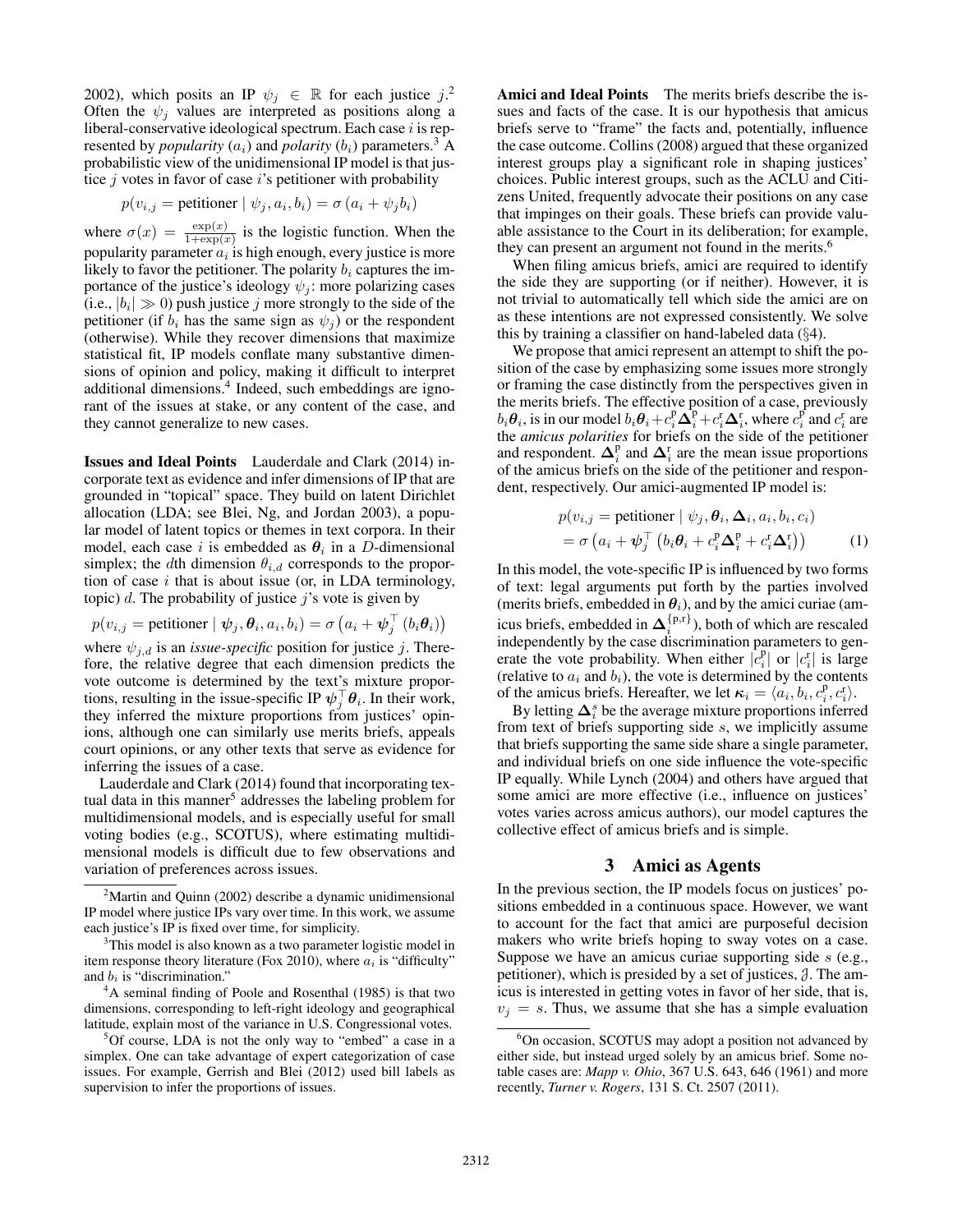function over the outcome of votes  $v_1, \ldots, v_9$ ,

$$
u(v_1, v_2, \dots, v_9) = \sum_{j \in \mathcal{J}} \mathbb{I}(v_j = s), \tag{2}
$$

where  $\mathbb I$  is the indicator function. This is her **utility**.

Cost of writing. In addition to the policy objectives of an amicus, we need to characterize her "technology" (or "budget") set. We do this by specifying a cost function,  $C$ , that is increasing in difference between  $\Delta$  and the "facts" in  $\theta$ :

$$
C(\boldsymbol{\Delta},\boldsymbol{\theta})=\tfrac{\xi}{2}\|\boldsymbol{\Delta}-\boldsymbol{\theta}\|_2^2
$$

where  $\xi > 0$  is a hyperparameter controlling the cost (relative to the vote evaluation). The function captures the notion that amicus briefs cannot be arbitrary text; there is disutility or effort required to carefully frame a case, or the monetary cost of hiring legal counsel. The key assumption here is that framing is costly, while simply matching the merits is easy (and presumably unnecessary). Note the role of the cost function is analogous to regularization in other contexts.

Expected utility. The outcome of the case is uncertain, so the amicus' objective will consider her *expected* utility:<sup>7</sup>

$$
\max_{\mathbf{\Delta}} \mathbb{E}_{\mathbf{\Delta}}[u(v_1,\ldots,v_9)] - \frac{\xi}{2} \|\mathbf{\Delta} - \boldsymbol{\theta}\|_2^2
$$

When an amicus writes her brief, we assume that she has knowledge of the justices' IPs, case parameters, and contents of the merits briefs, but ignores other amici.<sup>8</sup> As such, taking linearity of expectations, we can compute the expected utility for an amicus on side s using Eq.  $1$ :<sup>9</sup>

$$
\max_{\mathbf{\Delta}} \sum_{j \in \mathcal{J}} \sigma \left( a + \boldsymbol{\psi}_j^\top (b\boldsymbol{\theta} + c^s \mathbf{\Delta}) \right) - \frac{\xi}{2} \|\mathbf{\Delta} - \boldsymbol{\theta}\|_2^2
$$

Random utility models. There are several conceivable ways to incorporate amici's optimization into our estimation of justices' IP. We could maximize the likelihood and impose a constraint that  $\Delta$  solve our expected utility optimization (either directly or by checking the first order conditions).<sup>10</sup> Or, we can view such (soft) constraints as imposing a prior on ∆:

$$
p_{\text{util}}(\mathbf{\Delta}) \propto \mathbb{E}_{\mathbf{\Delta}}[u(v_1,\dots)] + \xi(1-\frac{1}{2}\|\mathbf{\Delta}-\boldsymbol{\theta}\|_2^2)
$$
 (3)

<sup>9</sup>The first-order conditions for amicus' purposeful maximization with respect to  $\Delta$  lead to interesting brief writing trade offs, which can be found in supplementary §A.

<sup>10</sup>This is reminiscent of learning frameworks where constraints are placed on the posterior distributions (Chang, Ratinov, and Roth 2007; Ganchev et al. 2010; McCallum, Mann, and Druck 2007). However, the nonlinear nature of our expectations makes it difficult to optimize and characterize the constrained distribution.



Figure 1: Plate diagrams for the IP models (left) and random utility model (right).  $\beta$ ,  $\beta$  and  $A_i$  are the sets of justices, cases, and amicus briefs (for case i), respectively.  $\psi_j$  is the IP for justice j;  $\kappa_i$  is the set of case parameters  $a_i, b_i, c_i^p$  and  $c_i^r$  for case *i*; and  $\alpha, \sigma, \lambda$ , and  $\rho$  are hyperparameters. The mixture proportion nodes (dashed) are fixed in our estimation procedure. On the left, black nodes comprise the basic IP model, blue nodes are found in both the issues IP and amici IP models, while magenta nodes are found only in the amici IP model.

where the constant is added so that  $p_{\text{util}}$  is non-negative. Note, were the utility negative, the amici would have chosen not to write a the brief. This approach is known as a random utility model in the econometrics discrete-choice literature (McFadden 1974). Random utility models relax the precision of the optimization by assuming that agent preferences also contain an idiosyncratic random component. Hence, the behavior we observe (i.e., the amicus' topic mixture proportions) has a likelihood that is proportional to expected utility. Considering all the amici, we estimate the full likelihood

$$
\mathcal{L}(\boldsymbol{w},\boldsymbol{v},\boldsymbol{\psi},\boldsymbol{\theta},\boldsymbol{\Delta},\boldsymbol{\kappa})\times\left[\prod_{k\in\mathcal{A}}p_{\text{util}}(\boldsymbol{\Delta}_{k})\right]^{\eta}
$$
 (4)

where  $\mathcal{L}(\cdot)$  is the likelihood of our amici IP model (Eq. 1), and  $\eta$  is a hyperparameter that controls influence of utility on parameter estimation.

Eq. 4 resembles *product of experts* model (Hinton 2002). For the likelihood of votes in a case to be maximized, it is necessary that no individual component—generative story for votes, amicus briefs—assigns a low probability. Accordingly, this results in a principled manner for us to incorporate our assumptions about amici as rational decision makers, each of whom is an "expert" with the goal of nudging latent variables to maximize her own expected utility.

### 4 Learning and Inference

Model priors. The models we described above combine ideal points, topic models, and random utility; they can be estimated within a Bayesian framework. Following Lauderdale and Clark (2014), we place Gaussian priors on the justice and case parameters:  $\rho \sim \mathfrak{U}(0,1)$ ,  $\psi_i \sim \mathfrak{N}(0,\lambda I + \rho I)$ for each justice j, and  $\kappa_i \sim \mathcal{N}(0, \sigma)$  for each case i. The positive off-diagonal elements of the covariance matrix for justice IPs orient the issue-specific dimensions in the same direction (i.e., with conservatives at the same end) and provide shrinkage of IP in each dimension to their common mean across dimensions. Fig. 1 presents the plate diagram

<sup>&</sup>lt;sup>7</sup>We use an evaluation function that is linear in votes for simplicity. The scale of the function is unimportant (expected utility is invariant to affine transformations). However, we leave for future work other specifications of the evaluation function; for example a function that places more emphasis on the majority vote outcome.

<sup>8</sup>Capturing strategic amici agents (a petitioner amicus choosing brief topics considering a respondent amicus' brief) would require a complicated game theoretical model and, we conjecture, would require a much richer representation of policy and goals.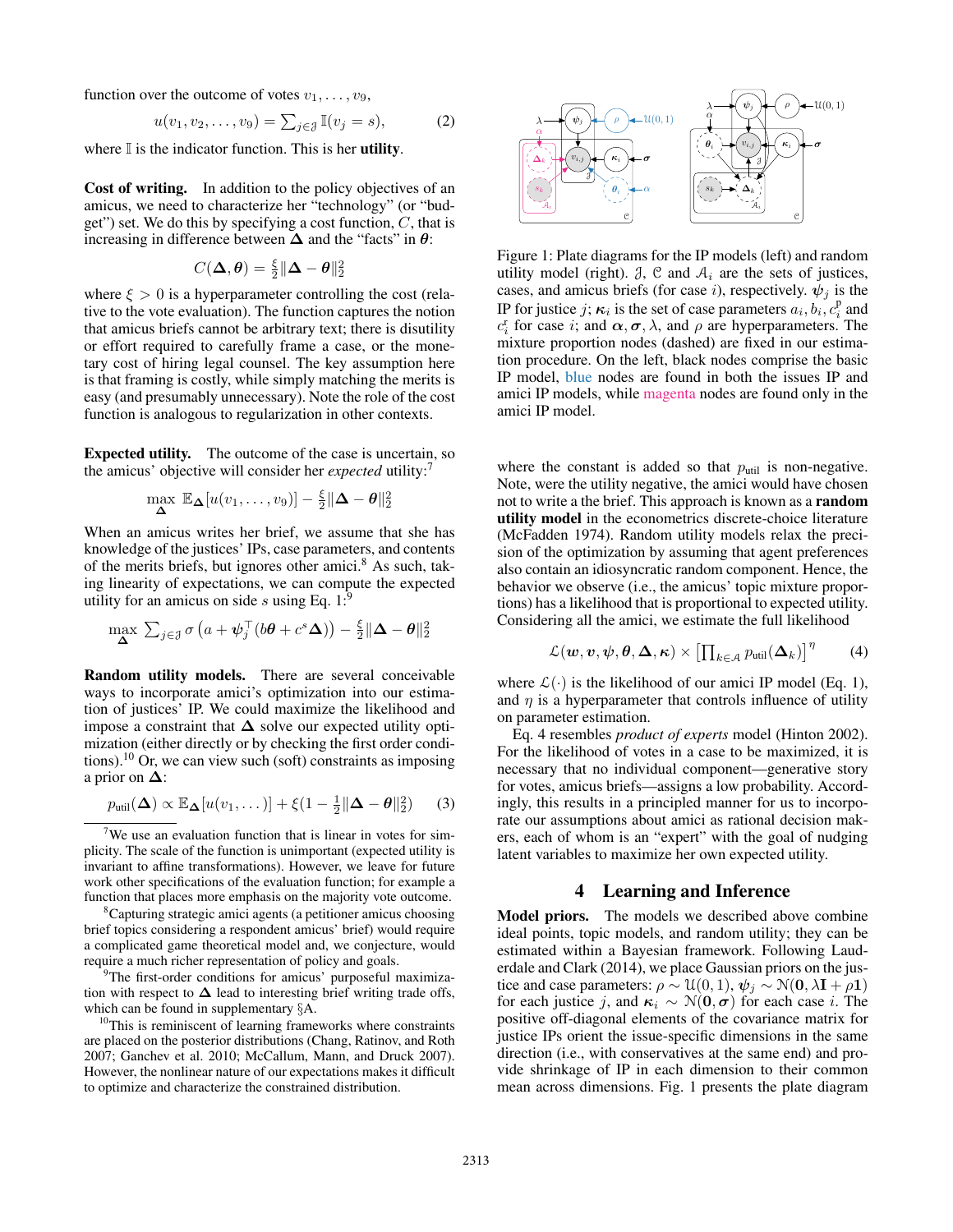for the IP models  $(\S2)$  on the left and the random utility model (§3) on the right.

For the non-utility IP models involving text  $(\S2)$ , LDA is used to infer the latent topic mixtures of text associated with the case and amicus briefs, thus  $\theta_i$  and  $\Delta_k$  are both drawn from a symmetric Dirichlet distribution with hyperparameter  $\alpha$  and tokens in both sets of texts are drawn from shared topic-word distributions.<sup>11</sup>

Our random utility model can be described through a similar generative story. Instead of drawing amicus briefs  $(∆)$ from a Dirichlet, they are drawn from the expected utility distribution (Eq. 3). The right side of Fig. 1 shows the corresponding plate diagram. Importantly, note that  $\Delta$  here serves as direct evidence for the justice and case parameters, rather than influencing them through v-structures.

Parameter estimation. We decoupled the estimation of the topic mixture parameters as a stage separate from the IP parameters. This approach follows Lauderdale and Clark (2014), who argued for its conceptual simplicity: the text data define the rotation of a multidimensional preference space, while the second stage estimates the locations in that space. We found in preliminary experiments that similar issue dimensions result from joint vs. stage-wise inference, but that the latter is much more computationally efficient.

Using LDA,<sup>12</sup>  $\theta$  (and, where relevant,  $\Delta$ ) are estimated, then fixed to their posterior means while solving for justice parameters  $\psi$  and case parameters  $\kappa$ . For the second stage, we used Metropolis within Gibbs (Tierney 1994), a hybrid MCMC algorithm, to sample the latent parameters from their posterior distributions. We sampled  $\kappa_i$  for each case and  $\psi_i$  for each justice blockwise from a multivariate Gaussian proposal distribution, tuning the diagonal covariance matrix to a target acceptance rate of 15–45%. Likewise,  $\rho$  is sampled from a univariate Gaussian proposal, with its variance tuned similarly. For our random utility model, we used the same MCMC approach in sampling the latent IRT variables, but include the expected utility term for each brief in the likelihood function (eq. 4). Details of our sampler and hyperparameter settings can be found in the supplementary materials (§B), while topics and justices' IPs estimated by our model are found in §D and §E, respectively.

Data. We focused on 23 terms of the Court from 1990– 2012 (Spaeth et al. 2013),<sup>13</sup> using texts from LexisNexis.<sup>14</sup> We concatenate each of the 2,074 cases' merits briefs from both parties to form a single document, where the text is used to infer the representation of the case in topical space  $(\theta)$ ; i.e., merits briefs are treated as "facts of the case"). We

did not make use of case opinions as did Lauderdale and Clark (2014) because opinions are written after votes are cast, tainting the data for predictive modeling. Each amicus brief is treated as a single document.

As the amicus briefs in our dataset were not explicitly labeled with the side that they support, and manually labeling each brief would be a tedious endeavor, we built a classifier to automatically label the briefs with the side the amici are supporting, taking advantage of cues in the brief content that *strongly* signal the side that the amici is supporting (e.g., "in support of petitioner" and "affirm the judgement").

Additionally, we find that using only phrases (instead of standard bag-of-words) gave us more interpretable topics (Sim et al. 2013). Details of our phrase extraction, data preprocessing steps, and brief "side" classification are in the supplementary materials (§C).

# 5 Experiments and Analysis

# 5.1 Vote Prediction

We evaluate each model's ability to predict how justices would vote on a case out of the training sample. To compute the probability of justices' votes, we first infer the topic mixture proportions for the case's merits briefs  $(\theta)$ , and amicus briefs ( $\Delta$ ). Given all the justice's IPs  $\psi_i$ , we find the most likely vote outcome for the case by integrating over the case parameters  $\kappa$ :

$$
\argmax_{\mathbf{v}} \int_{\kappa} p(\kappa \mid \boldsymbol{\sigma}) \prod_{j \in \mathcal{J}} p(v_j \mid \boldsymbol{\psi}_j, \boldsymbol{\theta}, \boldsymbol{\Delta}, \kappa) \\ \times \prod_{k \in \mathcal{A}} p_{\text{util}}(\boldsymbol{\Delta}_k \mid \boldsymbol{\psi}, \boldsymbol{\theta}, \boldsymbol{\Delta}, \kappa, s_k)
$$

where  $s_k$  is the side brief k supports, and the multiplier is the expected utility term (Eq. 3) which is ignored for the non-utility based models.

Due to the specification of IP models, the probability of a vote is a logistic function of the vote-specific IP, which is a symmetric function implying that justice  $i$ 's probability of voting towards the petitioner will be the same as if she voted for the respondent when we negate the vote-specific IP. Thus, we would not be able to distinguish the actual side that the justice will favor, but we can identify the most likely partitioning of the justices into two groups.<sup>15</sup> We can then evaluate, for each case, an average pairwise accuracy score,

$$
\binom{9}{2}^{-1} \sum_{j,j' \in \mathcal{J}: j \neq j'} \mathbb{I}[\mathbb{I}[\hat{v}_j = \hat{v}_{j'}] = \mathbb{I}[v_j^* = v_{j'}^*]]
$$

where  $\hat{v}$  ( $v^*$ ) are predicted (actual) votes.

We performed 5-fold cross validation, and present the vote partition accuracy in Table 1. We have two naïve baselines, (i) where all justices vote unanimously, and (ii) where we trained an  $\ell_1$ -regularized logistic regression classifier for each justice using the concatenated topic proportions of  $\theta$ and  $\Delta$  as features for each case. The baselines exhibit similar accuracies, and perform better than when adjusting for issues and/or amici. This suggests that justices' votes do not always align with their IPs, and that topic models alone may be inadequate for representing IPs. Furthermore, we believe

<sup>&</sup>lt;sup>11</sup>We omit details of LDA, as it is widely known.

<sup>&</sup>lt;sup>12</sup>We used the C++ implementation of LDA by Liu et al. (2011).

<sup>&</sup>lt;sup>13</sup>The unit of analysis is the case citation, and we select cases where the type of decision equals 1 (orally argued cases with signed opinions), 5 (cases with equally divided vote), 6 (orally argued per curiam cases), or 7 (judgements of the Court). In addition, we dropped cases where the winning side was not clear (i.e., coded as "favorable disposition for petitioning party unclear").

<sup>14</sup>http://www.lexisnexis.com

 $15$ Given the partitioning of justices, domain experts should be able to identify the side each group of justices would favor.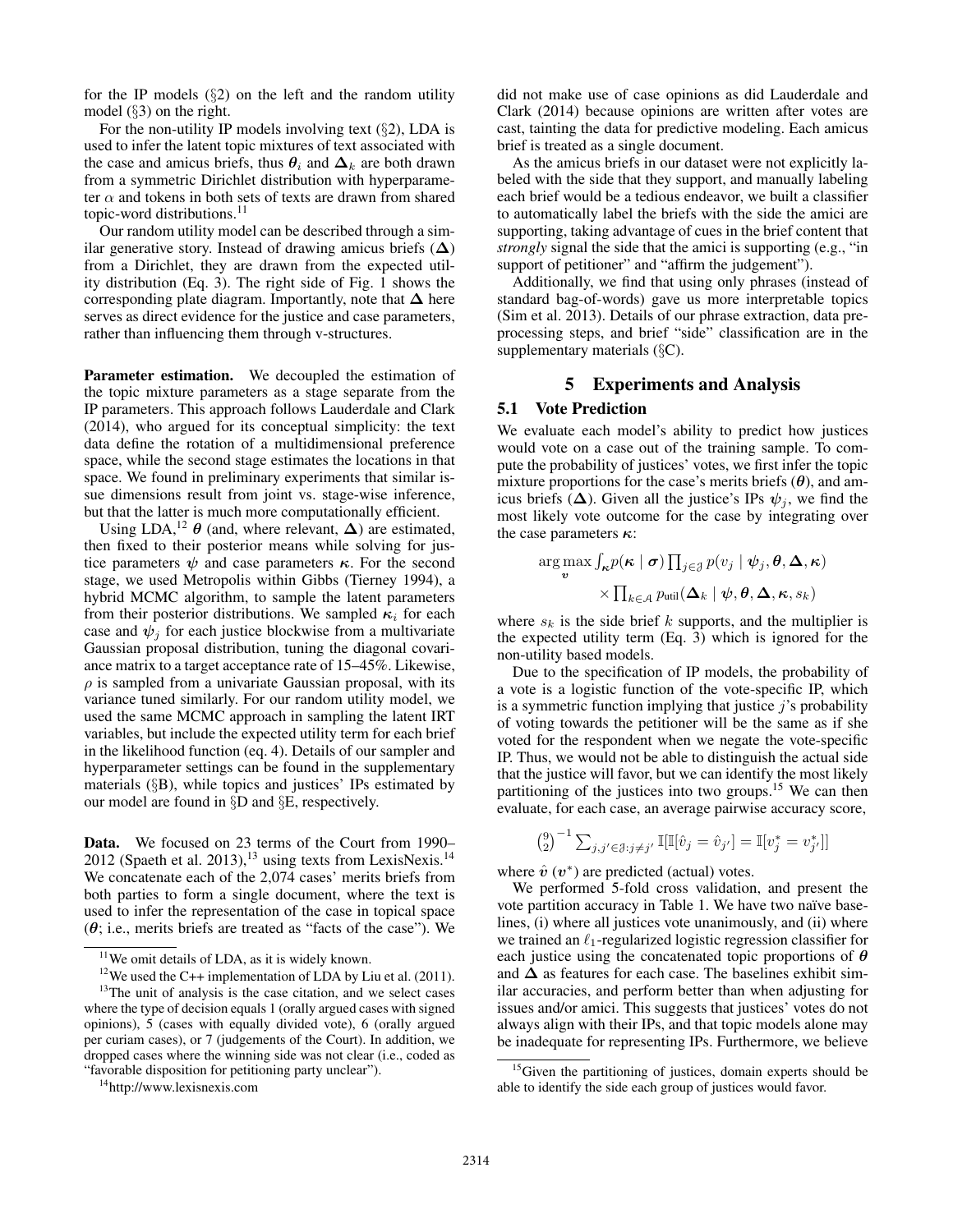| Model                         | Accuracy          |
|-------------------------------|-------------------|
| Logistic regression w/ topics | $0.715 + 0.008$   |
| Unanimous                     | $0.714 + 0.003$   |
| Unidimensional IP             | $0.583 + 0.037$   |
| <b>Issues IP</b>              | $0.671 \pm 0.008$ |
| Amici IP                      | $0.690 \pm 0.021$ |
| Random utility IP             | $0.742 \pm 0.006$ |

Table 1: Average pairwise vote partition accuracy (five-fold cross-validation).

there may be insufficient information to learn the amicus polarity case parameters  $(c<sup>s</sup>)$  in the amici IP model (which is slightly better than the issues IP model). However, in the random utility model, amici-agents-experts weigh in, providing additional signals for estimating these parameters, achieving significantly (paired samples *t*-test,  $p < 0.001$ ) better predictive accuracy than the baseline.

As an additional qualitative validation of our approach, we compared the log-likelihoods between models that consider vs. ignore amicus briefs. We found correlations with anecdotal evidence of how justices view the influence of amicus briefs (see §F for details).

#### 5.2 Post Hoc Analysis of Votes

On a case level, we can tease apart the relative contribution each textual component to a justice's decision by analyzing the case parameters learnt by our random utility model. By zeroing out various case parameters, and plotting them, we can visualize the different impact that each type of text has on a justice's vote-specific IP. For example, Fig. 2 shows the vote-specific IP estimates of justices for the 2011 term death penalty case *Maples v. Thomas* (132 S. Ct. 912). The issues-



Figure 2: Vote-specific IP estimates decomposed into different influences on each justice's vote on *Maples v. Thomas*. An IP towards the left (right) indicates higher log-odds of vote that is favorable to Maples (Thomas).

only IPs are computed by zeroing out both the amicus polarity parameters  $(c^{\bar{p}}$  and  $c^{\bar{r}})$ . On the other hand, the IP due to amicus briefs supporting Maples (Thomas) is computed by zeroing out only  $c^r$  ( $c^p$ ). We observe that the issues-only IPs are aligned with each justice's (widely known) ideological stance on the issue of capital punishment. For instance, the issues-only IPs of Thomas, Scalia, Alito, and Roberts, the strong conservative bloc, favor the respondents (that Maples should not be awarded relief); so did Kennedy, who is widely recognized as the swing justice. When effects of all amicus briefs are taken into account, the justices' IPs shift toward Maples with varying magnitudes, with the result reflecting the actual ruling (7–2 with Thomas and Scalia dissenting).

### 5.3 Counterfactual Analysis

Following Pearl (2000), we can query the model and perform counterfactual analyses using the vote prediction algorithm (§5.1). As an illustration, we consider *National Federation of Independent Business (NFIB) v. Sebelius (HHS)* (132 S. Ct. 2566), a landmark 2011 case in which the Court upheld Congress's power to enact most provisions of the Affordable Care Act (ACA; "Obamacare").<sup>16</sup>

In the merits briefs, the topics discussed revolve around *interstate commerce* and the *individual mandate*, while there is an interesting disparity in topics between briefs supporting NFIB and HHS.<sup>17</sup> Notably, amici supporting NFIB are found, on average, to use language concerning *individual mandate*, while amici supporting HHS tend to focus more on topics related to *interstate commerce*. This is commensurate with the main arguments put forth by the litigants, where NFIB was concerned about the overreach of the government in imposing an individual mandate, while HHS argued that healthcare regulation by Congress falls under the Commerce Clause. Our model was most uncertain about Roberts and Kennedy, and wrong about both (Fig. 3 top).

Choosing sides. The first type of counterfactual analysis that we introduce is, "What if no (or only one side's) amicus briefs were submitted in the ACA case?" To answer it, we hold the case out of the training set and attempt to predict the votes under the hypothetical circumstances with the random utility model. Fig. 3 (top) shows the resulting IP of hypothetical situations where no amicus briefs were filed, or when only briefs supporting one side are filed. If no amici filed briefs, the model expects that all but Kagan and Sotomayor would favor NFIB, but with uncertainty. With the inclusion of the amicus briefs supporting NFIB, the model becomes more confident that the conservative bloc of the court would vote in favor of NFIB (except for Alito). Interestingly, the model anticipates that the same briefs will turn the liberals *away*. In contrast, the briefs on HHS' side have more success in swaying the case in their favor, especially the crucial swing vote of Kennedy (although it turned out that Kennedy sided with the conservative bloc, and Roberts emerged as the deciding vote in HHS favor). Consequently, the model can provide insights about judicial decisions, while postulating different hypothetical situations.

 $16$ <sup>16</sup>The case attracted much attention, including a record 136 amicus briefs, of which 76 of these briefs are used in our dataset. 58 (of the 76) were automatically classified as supporting NFIB.

<sup>17</sup>The merits briefs were estimated at 41% and 20% on the *interstate commerce* and the *individual mandate* topics, respectively. NFIB amicus briefs were 15% on *interstate commerce* and 41% on *individual mandate*; these figures switch to 36% and 22% for HHS amicus briefs.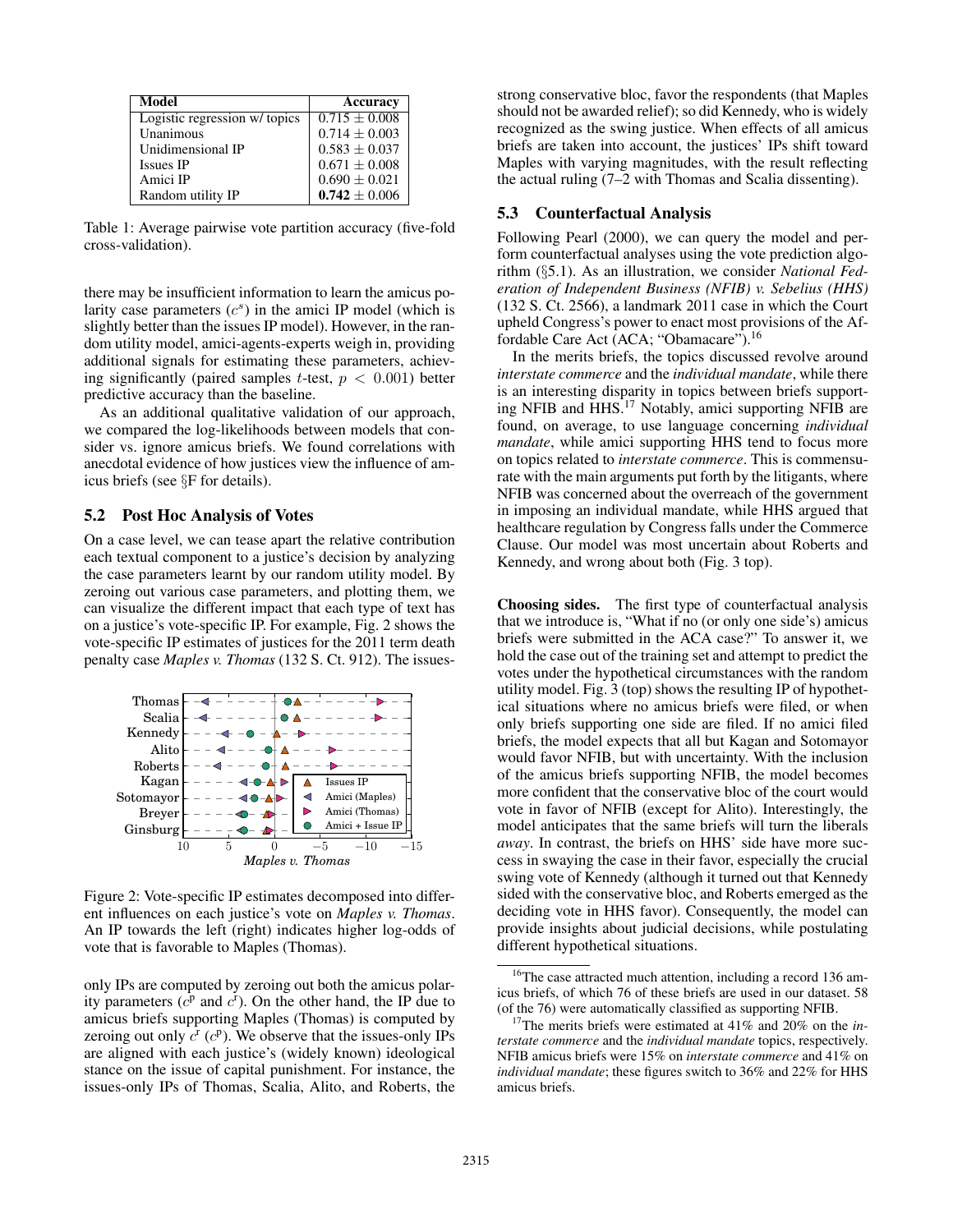

Figure 3: Counterfactual analyses for *NFIB v. Sebelius (HHS)*. *Top*: What if amicus briefs for one side were not filed? *Bottom*: What if a single amicus files an "optimally" written brief? An IP towards the left (right) indicates higher log-odds of vote favorable to NFIB (HHS). Hollow markers denote that prediction differed from the actual outcome.

Choosing what to write. Another counterfactual analysis we can perform, more useful from the viewpoint of the amicus, is, "how should an amicus frame arguments to best achieve her goals?" In the context of our model, such an amicus would like to choose the topic mixture  $\Delta$  to maximize her expected utility (Eq. 3). Ideally, one would compute such a topic mixture by maximizing over both  $\Delta$  and vote outcome  $v$ , while integrating over the case parameters. We resort to a cheaper approximation: analyzing the filer's expected utility curve over two particular topic dimensions: the *individual mandate* and *interstate commerce* topics. That is, we compute the expected utility curve (see supplementary §G) faced by a single amicus as we vary the topic proportions of *individual mandate* and *interstate commerce* topics over multiples of 0.1.

Consequently, the amicus who supports NFIB can expect to maximize their expected utility (5.2 votes at a cost of 0.21) by "spending" about 70% of their text on *individual mandate*. On the other hand, the best that an amicus supporting HHS can do is to write a brief that is 80% about *interstate commerce*, and garner 4.7 votes at a cost of 0.31. We plot the justices' predicted IPs in Fig. 3 (bottom) using these "best" proportions. The "best" proportions IPs are different (sometimes worse) from that in Fig. 3 (top) because in the latter, there are multiple amici influencing the case parameters (through their utility functions) and other topics are present which will sway the justices. From the perspective of an amicus supporting HHS, the two closest swing votes in the case are Roberts and Kennedy; we know *a posteriori* that Roberts sided with HHS.

# 5.4 Discussion

Our model makes several simplifying assumptions: (i) it ignores the effects of other amici on a single amicus' writing; (ii) amici are treated modularly, with a multiplicative effect and no consideration of diminishing returns, temporal ordering, or reputation; (iii) the cost function does not capture the intricacies of legal writing style (i.e., choice of citations, artful language, etc.); (iv) the utility function does not fully capture the agenda of each individual amicus; (v) each amicus brief is treated independently (i.e., no sharing across briefs with the same author), as we do not have access to clean author metadata. Despite these simplifications, the model is a useful tool for quantitative analysis and hypothesis generation in support of substantive research on the judiciary.

# 6 Related Work

Poole and Rosenthal (1985) introduced the IP model, using roll call data to infer latent positions of lawmakers. Since then, many varieties of IP models have been proposed for different voting scenarios: IP models for SCO-TUS (Martin and Quinn 2002), multidimensional IP models for Congressional voting (Heckman and Snyder 1996; Clinton, Jackman, and Rivers 2004), grounding multidimensional IP models using topics learned from text of Congressional bills (Gerrish and Blei 2012) and SCOTUS opinions (Lauderdale and Clark 2014).

Amici have been studied extensively, especially their influence on SCOTUS (Caldeira and Wright 1988; Kearney and Merrill 2000; Collins 2008; Corley, Collins, and Hamner 2013). Collins (2007) found that justices can be influenced by persuasive argumentation presented by organized interests. These studies focus on ideology metadata (liberal/conservative slant of amici, justices, decisions, etc.), disregarding the rich signals encoded in the text of these briefs, whereas we use text as evidence of utility maximizing behavior to study the influence of amicus curiae.

Our model is also related to Gentzkow and Shapiro (2010) who model the purposeful "slant" of profit-maximizing newspapers looking to gain circulation from consumers with a preference for such slant. More generally, extensive literature in econometrics estimates structural utility-based decisions (Berry, Levinsohn, and Pakes 1995, *inter alia*).

In addition to work on IP models, researchers have used court opinions for authorship (Li et al. 2013) and historical analysis, while oral argument transcripts have been used to study power relationships (Danescu-Niculescu-Mizil et al. 2012; Prabhakaran, John, and Seligmann 2013) and pragmatics (Goldwasser and Daumé III 2014).

### 7 Conclusion

We have introduced a random utility model for persuasive text; it is similar to a classical generative model and can be estimated using familiar algorithms. The key distinction is that persuasive text is modeled as a function of the addressee and the particulars of the matter about which she is being convinced; authors are agents seeking to maximize their expected utility in a given scenario. In the domain of SCO-TUS, this leads to improved vote prediction performance, as the model captures the structure of amicus briefs better than simpler treatments of the text. Secondly, and more impor